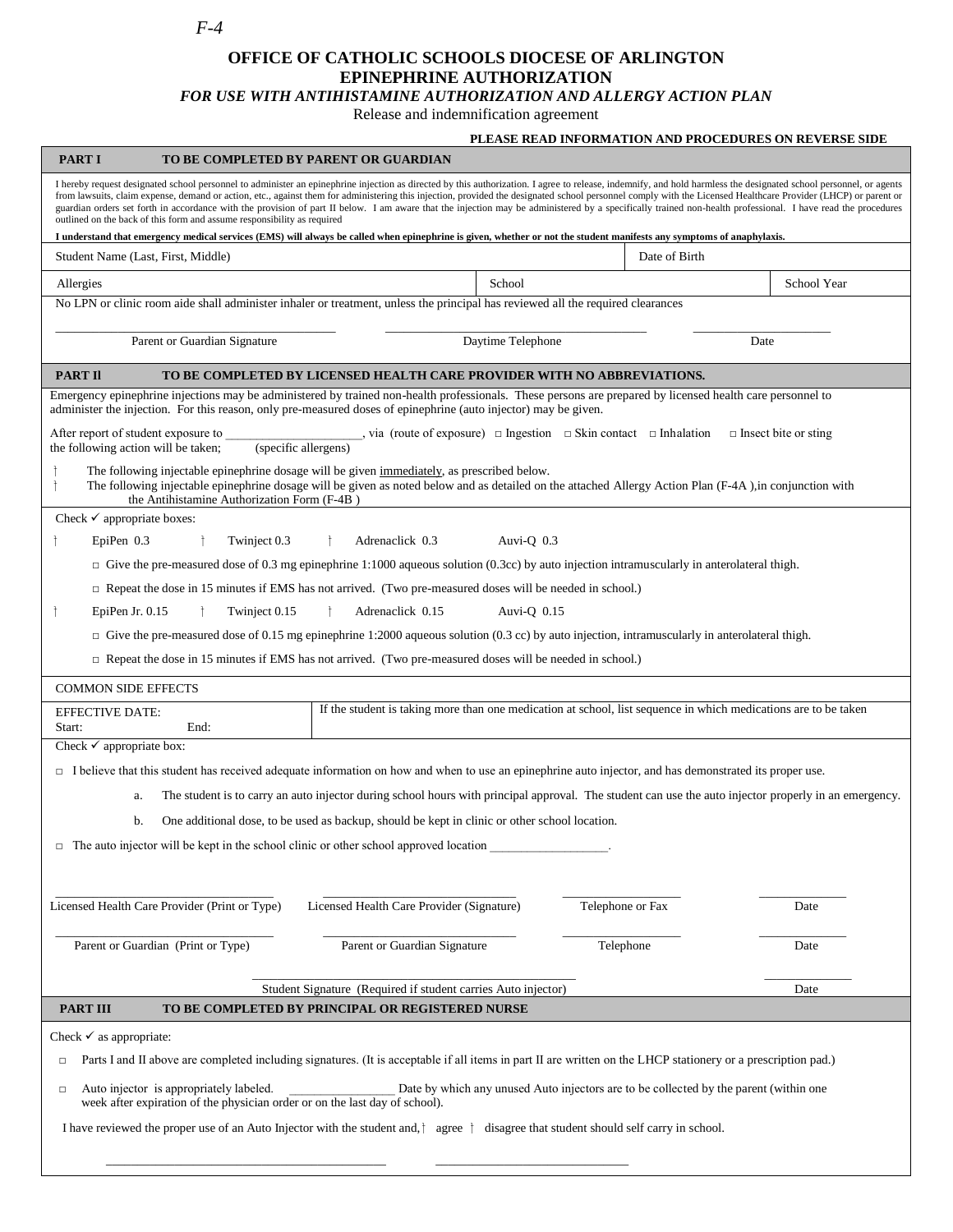| Signature | Date |
|-----------|------|
|           |      |

## **PARENT INFORMATION ABOUT MEDICATION PROCEDURES**

- 1. **In no case may any health, school, or staff member administer any medication outside the framework of the procedures outlined here in the** *Office of Catholic Schools Policies and Guidelines* **and** *Virginia School Health Guidelines* **manual**.
- 2. **Schools do NOT provide medications for student use**.
- 3. Medications should be taken at home whenever possible. The first dose of any new medication must be given at home to ensure the student does not have a negative reaction.
- 4. Medication forms are required for each Prescription and Over the Counter (OTC) medication administered in school.
- 5. **All** medication taken in school must have a parent/guardian signed authorization. Prescription medications, herbals and OTC medications taken for 4 or more consecutive days **also** require a licensed healthcare provider's (LHCP) written order. **No medication will be accepted by school personnel without the accompanying complete and appropriate medication authorization form**.
- **6. The parent or guardian must transport medications to and from school.**
- 7. Medication must be kept in the school health office, or other principal approved location, during the school day. All medication will be stored in a locked cabinet or refrigerator, within a locked area, accessible only to authorized personnel, unless the student has prior written approval to self-carry a medication (e.g. inhaler, autoinjector). If the student self carries, it is advised that a backup medication be kept in the clinic.
- 8. Parents/guardians are responsible for submitting a new medication authorization form to the school at the start of the school year and each time there is a change in the dosage or the time of medication administration.
- 9. A Licensed Health Care Provider (LHCP) may use office stationery, prescription pad or other appropriate documentation in lieu of completing Part II. The following information written in lay language with no abbreviations must be included and attached to this medication administration form. Signed faxes are acceptable.
	- a. Student name
	- b. Date of Birth
	- c. Diagnosis
	- d. Signs or symptoms
	- e. Name of medication to be given in school
	- f. Exact dosage to be taken in school
	- g. Route of medication
	- h. Time and frequency to give medications, as well as exact time interval for additional dosages.
	- i. Sequence in which two or more medications are to be administered
	- j. Common side effects
	- k. Duration of medication order or effective start and end dates
	- l. LHCP's name, signature and telephone number
	- m. Date of order
- 10. All prescription medications, including physician's samples, must be in their original containers and labeled by a LHCP or pharmacist. Medication must not exceed its expiration date.
- 11. All Over the Counter (OTC) medication must be in the original, small, sealed container with the name of the medication and expiration date clearly visible. Parents/guardians must label the original container of the OTC with:
	- a. Name of student
	- b. Exact dosage to be taken in school
	- c. Frequency or time interval dosage is to be administered
- 12. The student is to come to the clinic or a predetermined location at the prescribed time to receive medication. Parents must develop a plan with the student to ensure compliance. Medication will be given no more than one half hour before or after the prescribed time.